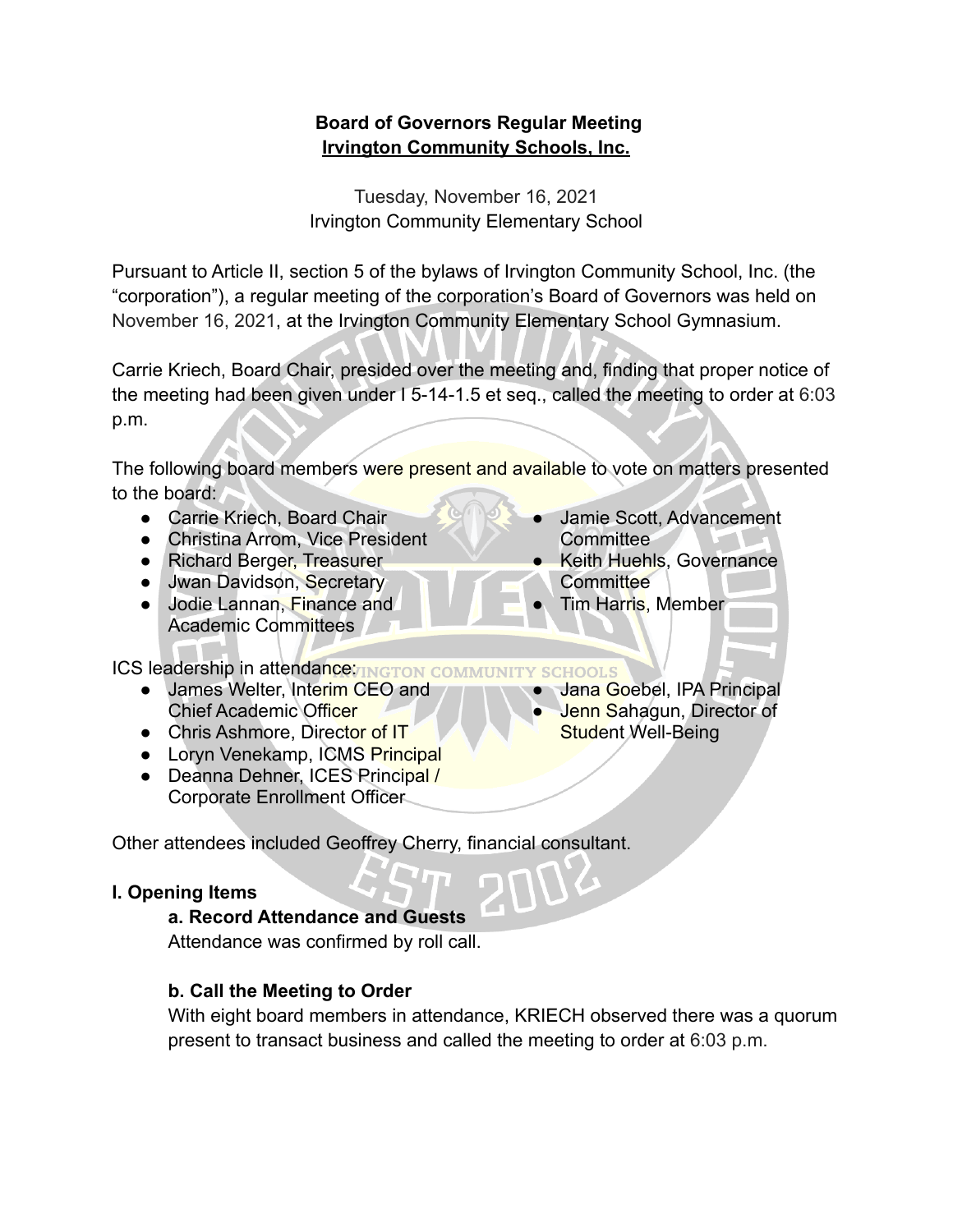### **c. Review and Approve September Meeting Minutes –** *Vote*

Meeting minutes from the October 26, 2021, Regular Board Meeting were presented and approved. Motion to approve the minutes entered by ARROM, and second to motion was BERGER. No objections. Unanimous approval.

### **II. CEO Report**

### **a. Beloved Communities & Equity Resolution -** *Vote*

WELTER presented the ICS Board of Governors Resolution. Motion to approve the minutes entered by LANNAN second to motion was SCOTT. HUEHLS abstained from voting. Motion Carries

### **b. Authorizer Update**

WELTER presented an update on the authorizer inquiry and stated that he would be sending out information in email after the meeting about his findings.

### **c. Staffing Update**

WELTER presented that there were concerns about safely being able to supervise the high school and a calling elearning days. WELTER explained to the board how our building substitute support is structured and utilized.

# **III. Board Chair Report**

# **A. CEO Search Update**

KRIECH presented that the job description has been posted and we do have applicants.

**IRVINGTON COMMUNITY SCHOOLS** 

# **IV. Financial Report**

# **a. October Financials**

CHERRY reported that our schools have a strong financial position and we are making progress on enrollment. CHERRY stated that he would improve our financial reporting process to increase transparency and understanding.

# **b. Aduit**

CHERRY reported a new auditor has been identified and we are on track to meet the November 28th audit deadline.

702

### **V. Committee Reports**

### **a. Governance Committee Report**

- i. Statements of Purpose Reminder HUEHLS reminded the board that each committee should create and present a statement of purpose to the board.
- ii. Board Member Recruiting Reminder HUEHLS expressed the need for support with board recruitment from the board, ICS leadership team and community.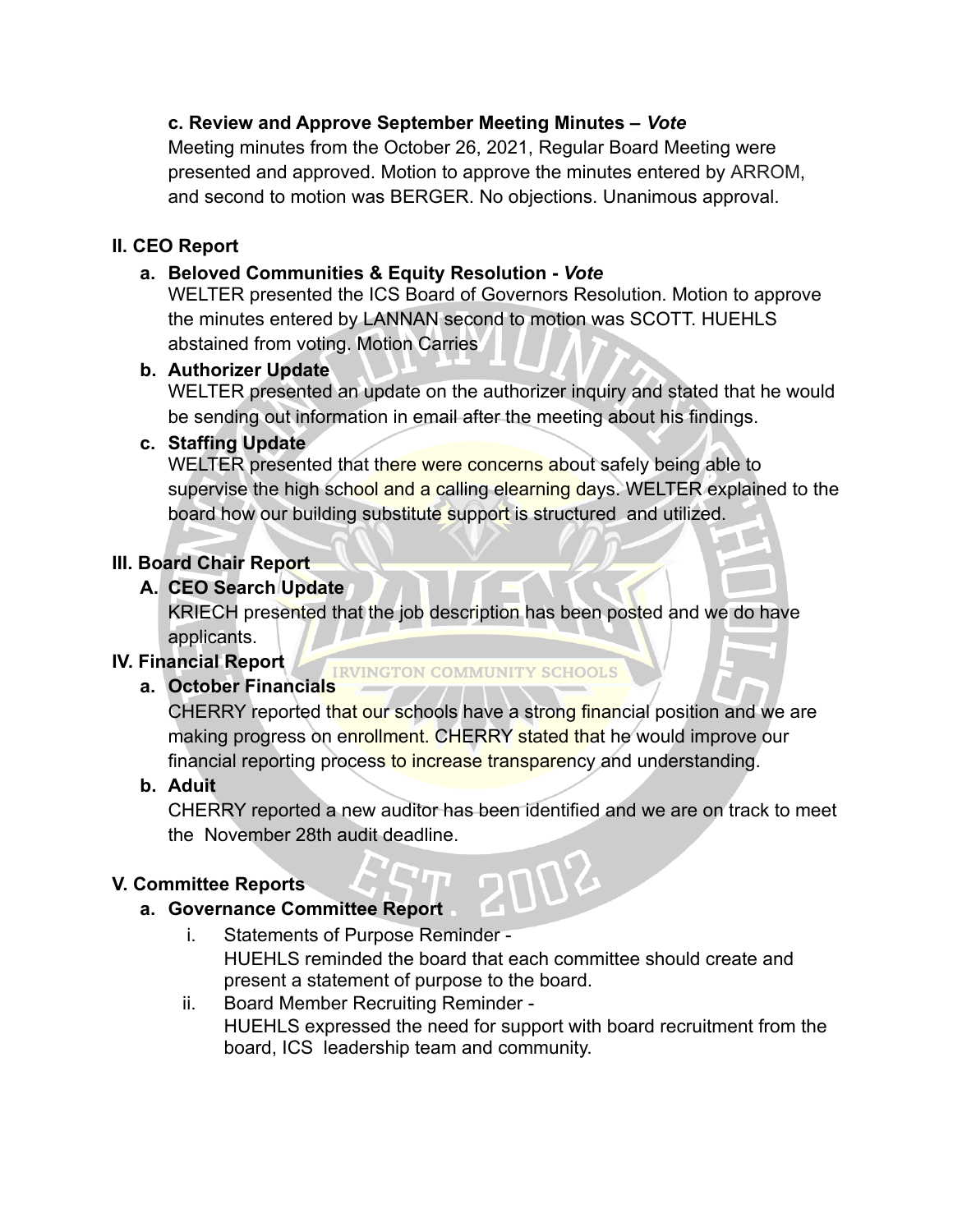iii. Reviewed Policies - **Vote**

### **Succession Plan**

Motion to approve the succession plan entered by HUEHLS, second to motion was BERGER. The motion passed.

### **Communication of leadership**

Motion to approve Communication of Leadership Policy entered by HUEHLS, second to motion was ARROM. The motion passed.

### *Curriculum*

Motion to approve Curriculum Policy entered by HUEHLS, second to motion was LANNAN. The motion passed.

### *General Policies*

Motion to approve General Policies entered by HUEHLS, second to motion was SCOTT. The motion passed.

### *Executive and Leadership Hiring*

Motion to approve Executive and Leadership Hiring Policy entered by HUEHLS, second to motion was BERGER. The motion passed.

### *Seclusion & Restraint*

Motion to approve Seclusion & Restraint Policy entered by HUEHLS, second to motion was ARROM. The motion passed.

**IRVINGTON COMMUNITY SCHOOLS** 

### **b. Academic Committee Report**

i. Recognition programs

LANNAN reported that in partnership with the leadership team there will be a recognition for students starting in January. LANNAN reported this will happen 3 times per year. LANNAN also stated that she would also like for the exec committee to recognize a staff member as well.

ii. February board meeting - restorative practices LANNAN reported that the next priority in board development will be restorative practices and additional topics will be presented.

### **c. Advancement Committee Report**

- i. Cookie Dough Distribution Volunteers SCOTT reported that the Cookie Dough Sales brought in a profit of 449 dollars to a goal of 1500, from 49 donors. SCOTT also requested volunteers for cookie dough pick up for December 4th.
- ii. School Level Asks SCOTT reported on the benefits and use of the Purposity app and donors choice.